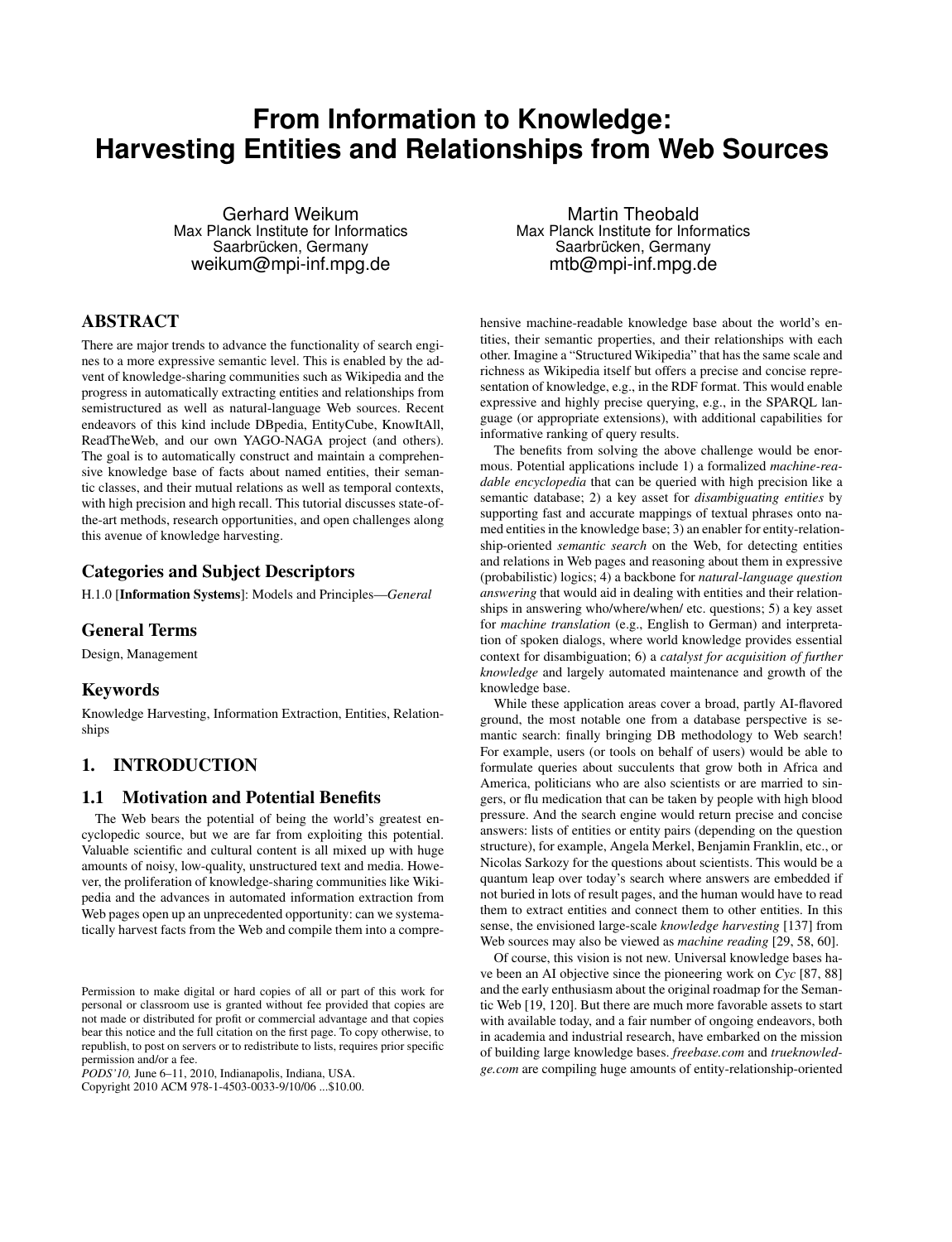facts, the community endeavor DBpedia [12] (*dbpedia.org*) which is harvesting RDF subject-property-object triples from Wikipedia and similar sources, the KnowItAll [59] project and its local siblings TextRunner [142], Kylin/KOG [138, 139, 140] and Omnivore [24], which aim to extract arbitrary relations from naturallanguage texts, the ReadTheWeb [29] team with the ambitious goal of "macro-reading" arbitrary Web pages, the *sig.ma* engine [130] which taps on "triplified" RDF data on the Web, as well as our own project YAGO project [123, 124] which integrates relational knowledge from Wikipedia with the WordNet taxonomy. Further services along these lines are being pursued for specific communities, such as DBLife [49] (*dblife.cs.wisc.edu*) for database research (based on the general-purpose methodology of Cimple [51]) or MedIE [94] for the biomedical domain [57]. In addition, there is an emerging new brand of semantic-search and knowledgediscovery engines that are centered around large knowledge repositories. Representatives include *wolframalpha.com* which computes knowledge answers from a set of hand-crafted databases, *google.com/squared* which arranges search results in a tabular form with entities and attributes, *entitycube.research.microsoft.com* which provides dynamically gathered facts about named entities (based on the StatSnowball methodology [144]), *opencalais.com* which provides services to superimpose structure on documents or Web pages, or *kosmix.com* which uses a large ontology for categorizing questions and identifying entities that are related to the user's input.

#### 1.2 Scope and Outline of the Tutorial

This tutorial gives an overview of this research avenue, and will go into some depth on specific issues, aiming to identify interesting research problems (for students) and major challenges (for larger teams or institutes).

A knowledge base of the envisioned kind would go through various stages of a life-cycle:

- 1) *building* a large collection of facts about entities, classes, and relationships based on Web sources (or enterprise information, digital library documents, etc.);
- 2) *cleaning* the knowledge base by assessing the validity of facts, possibly removing invalid pieces or completing missing pieces by deduction;
- 3) *querying* the fact collection to answer advanced questions by knowledge workers;
- 4) *ranking* answers to complex queries or reasoning tasks, by means of statistics about informativeness, confidence, compactness, and other criteria;
- 5) *reasoning* about entities and relationships to derive additional knowledge that is not readily given in extensional form;
- 6) *maintaining* and *growing* the knowledge base as the world evolves, with new facts coming into existence and being digitally expressed on the Internet.

This tutorial will focus on the stages 1, 2, and 6: building, cleaning, maintaining and growing. The second stage, cleaning, is indeed closely intertwined with the other two. Here, reasoning also plays an important role. As for querying, we merely point to languages like SPARQL, which is roughly a schema-free equivalent of selectproject-join queries in the relational algebra. There is considerable research on extending SPARQL by reachability constructs, regular expressions, or temporal predicates (e.g., [6, 8, 72, 107, 127, 136]), and, of course, there are big challenges regarding the optimization and scalability of query processing (e.g., [98]). Ranking the results of queries that yield more answers than a human would want to see has been intensively studied for entity-centric search (e.g., finding soccer players who played for FC Barcelona) [31, 38, 62, 75, 81, 99, 102, 116, 132]. For general queries that aim to explore the connections between multiple entities (e.g., co-infection with HIV and tuberculosis in South Africa and treatments with particular drugs) or ask for composite facts (e.g., songs and movies such that the song is played in the movie), recent progress on statistical ranking models is presented in [55]. Finally, reasoning over uncertain data is a huge topic (see, e.g., [16, 47]); we consider only specific approaches that are particularly relevant for knowledge harvesting.

The key technology for tackling the goals of knowledge harvesting is known as *information extraction (IE)*. It provides models, algorithms, and tools for lifting Web pages, text sources, semistructured data such as HTML tables or Wikipedia infoboxes into explicit facts – instances of unary, binary, or higher-arity relations. The prevalent methods are (combinations of) rule-based pattern matching, natural language processing (NLP), and statistical machine learning (ML). The IE field has made enormous progress in recent years and became much more scalable, and also less dependent on human supervision (see [1, 46, 50, 113] and references given there).

Fact extraction can be pursued in an *output-oriented targeted* ("closed") manner or in an input-oriented generic ("open") manner. In the case of output-oriented targeted IE, we are driven by a given set of relations for which we would like to gather instances. We are flexible in choosing our sources (e.g., can go only for easier or cleaner sources with high return) and we can exploit redundancy on the Web. Moreover, we have great flexibility regarding how deep natural-language text is analyzed in a demand-driven manner. A typical use case is to find the Alma Mater of as many scientists as possible, using a small set of seed facts for training. In the case of input-oriented generic IE, we are focusing on a given input source (e.g., a particular Web page, news site, or discussion forum) and consider all conceivable relations at once. This approach inevitably requires deep analysis of natural-language text, and it can be successful only if sufficient training data is provided. A typical use case is to automatically annotate news articles and extract as many relations as possible from each news item. In this tutorial, we largely focus on output-oriented targeted IE, as a cornerstone of knowledge harvesting.

Several related areas are out of scope of this tutorial. As the outcome of knowledge harvesting may be non-schematic facts with different degrees of confidence in their validity, there is an obvious connection to the broad areas of uncertain data management and data spaces [65, 71]. However, organizing knowledge bases is a special setting with characteristics that are very different from, for example, sensor data. Thus, we will merely borrow selected methods from the general theme of uncertain databases. Data integration and data exchange [20, 54, 61] are latently relevant, but these lines of research are primarily schema-oriented. In knowledge harvesting, on the other hand, we are more concerned with individual entities and their types and relationships. There is no prescriptive schema, typing is the outcome of the harvesting and cleaning process. Data cleaning [97] (e.g., for data warehouses) is an issue insofar as entity matching and record linkage [42, 83] are a key element for a vital knowledge base. We will look at this specific issue, but disregard data cleaning at the level of entire databases. Finally, text and Web mining provides algorithmic building blocks for our agenda. However, we go beyond the informal discovery tasks such as computing interesting tags or tag clouds from blogs and online communities. Our goal is a rigorously formalized, machineprocessable knowledge base.

The tutorial is organized by progressively advancing the style of knowledge that we aim to harvest. We start in Section 3 with gathering individual entities and carefully organizing them into seman-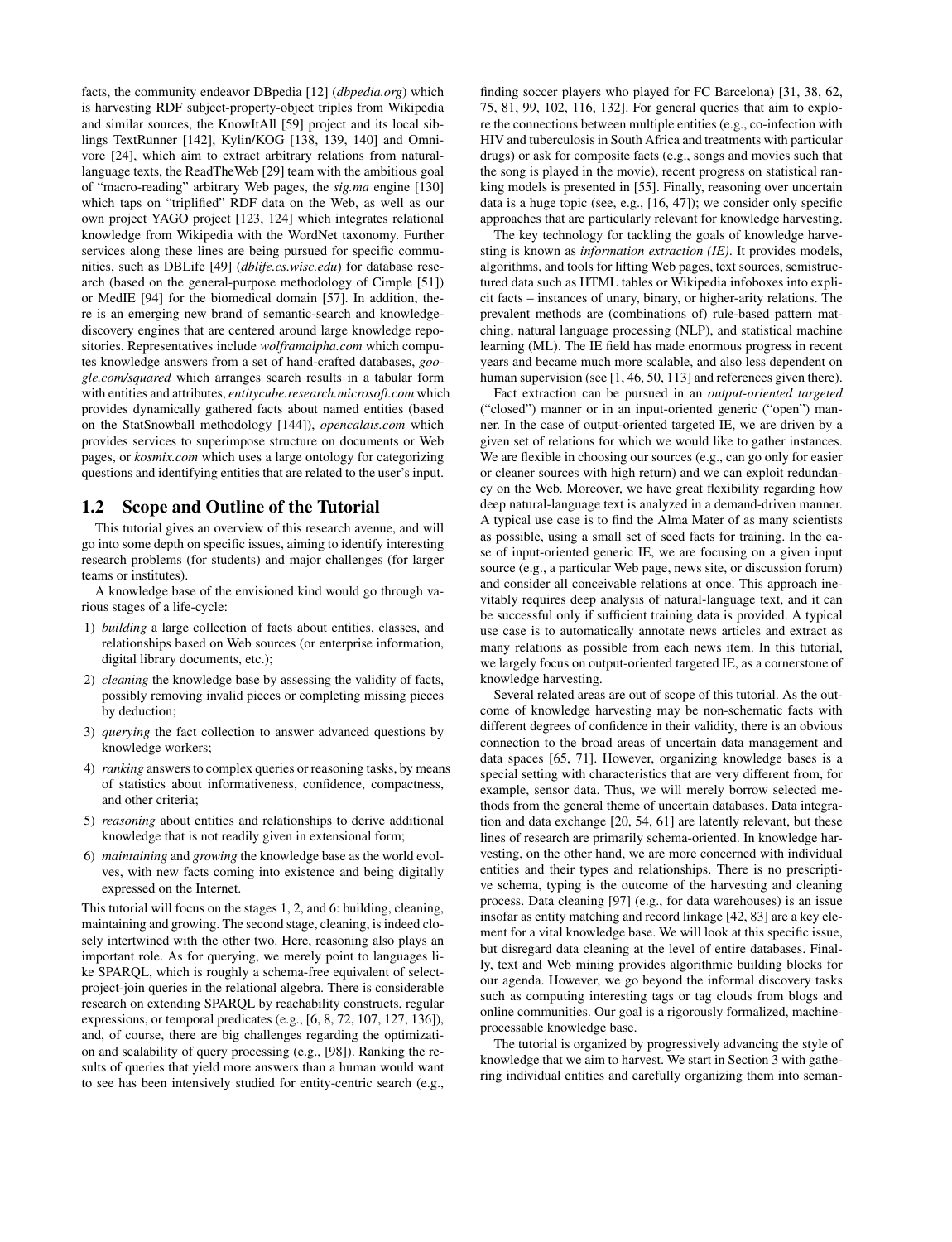tic classes (unary predicates). Then we raise the bar in Section 4 by looking at typed relationships between entities, limiting ourselves to instances of binary relations (binary predicates). Finally, we address the temporal validity of facts in Section 5, this way extending our scope to non-binary relations (higher-arity predicates or even higher-order predicates). The discussion of these three levels of knowledge harvesting is preceded by a short primer on technical basics in Section 2.

#### 2. TECHNICAL BACKGROUND

Knowledge harvesting and machine reading heavily rely on statistical machine learning (ML) and, to the extent that arbitrary text inputs are considered, also on natural language processing (NLP). In the following we provide some basic reference points.

Statistical Machine Learning (ML). One of the most fundamental ML models are *classifiers*. These are based on supervised learning, with explicit training data. For example, we could train a classifier to test whether a given substring of a Web table or sentence is a temporal expression or not (including, perhaps, adverbial phrases such as "last Monday"), or whether the whole sentence talks about the CEO of a company. Methods for automatic classification of text inputs are very mature; the main families are probabilistic methods (e.g., Bayesian models, logistic regression, etc.) and discriminative models (e.g., support vector machines). Training a classifier requires manual labeling, which is often the bottleneck; insufficient training data will lead to poor accuracy of the classifier's predictions. Therefore, some *semi-supervised learning* methods aim to combine sparse training data with large collections of additional, unlabeled data (e.g., unlabeled Web pages).

Another fundamental building block from ML are models for *joint segmentation and labeling*. These operate over sequences of tokens and aim to find meaningful subsequences that will then be labeled. For example, consider bibliographic entries with one or more authors, a title, a source like a conference or journal, publisher, publication date and place, and so on. Such entries exhibit very high diversity, including different orders of their elements, all kinds of abbreviations, book chapters so that authors appear for both the article and the entire book, and so on. We can model the structure and possible orderings of components in a probabilistic automaton and then use statistical learning to infer probabilities that govern the production of realistic bibliographic entries. A learned model along these lines would then process a new, previously unseen, entry by identifying segments of contiguous tokens and labeling each segment by its role: author, title, journal, volume, issue, year, etc. Mature ML methods for this purpose are Hidden Markov Models (HMMs) and Conditional Random Fields (CRFs) [113, 126]. Their training procedures merely require a set of typical inputs (bibliographic entries in our example), without any explicit manual labeling. The model parameters are learned by likelihood-optimization techniques, often via dynamic programming or gradient-descent methods. For a new input, the trained model then computes the most likely label sequence (or state sequence in the underlying FSA) that explains the input. For HMMs, which use only locally bounded contexts for predicting a label, this is the well-known Viterbi algorithm. For CRFs, which support richer forms of context-aware feature functions, similar but more advanced optimization methods are used.

Natural Language Processing (NLP). Statistical learning is relevant for semistructured inputs such as Web tables or Wikipedia infoboxes as well as unstructured text inputs. In the latter case, there is usually a need to combine ML with NLP techniques [80, 91] (many of which in turn employ ML models and algorithms). The most widely used NLP method is *part-of-speech tagging* (PoS tagging for short). A PoS tag adorns a word in a natural-language sentence with the word's grammatical role: noun, verb, adjective, preposition, pronoun, etc. This is a shallow technique that relies on a stochastic notion of finite-state automata, often on Hidden Markov Models (HMMs). Training these models is based on likelihoodoptimization methods; it requires a large amount of well-formed input sentences but does not need any manual PoS labeling in the training input. Once the model is trained, it can label the words in a new sentence by their PoS tags, using dynamic programming. PoS tagging is not computationally inexpensive, but its run-time cost is usually acceptable and not a showstopper regarding scalability. An important class of tags for the purpose of IE are so-called proper nouns; these are (composite) nouns that do not have a preceding article and are thus candidates for named entities.

For fully understanding the structure of a natural-language sentence, deep parsing is needed. A popular class of parsers are *lexical dependency parsers*, aka. *link parsers*. These are based on probabilistic context-free grammars and compute an edge-labeled planar graph that connects the constituents in the sentence according to the syntactic-logical structure of the sentence. For example, if the second object of a verb (e.g., "gave . . . a present") is placed far apart from the verb because of a relative clause that elaborates on the first object (e.g., "gave Mary, who had her 18th birthday, a present"), the dependency structure determined by such a deep parser would correctly connect the verb with the first object ("Mary") and the second object ("a present"). Thus, although dependency parsing is a purely syntax-driven method, it can be seen as a crude approximation of the sentence's semantics by means of a predicate-argument structure. Unfortunately, dependency parsing is computationally expensive; it typically has to solve dynamic-programming problems over a grammar with a huge number of (probabilistic) production rules. Today, very expressive dependency parsers are available as opensource software (e.g., CMU Link Parser, Stanford Lex Parser, Open NLP tools, etc.).

An active research issue in NLP is to extend this line of analysis into *semantic role labeling* (SRL) [68, 95]. Here a sentence is viewed as a logical predicate, derived from the verbal phrase and perhaps using a trained classifier, that comes with a number of arguments such as acting agent, location, time, purpose, etc. SRL aims to automatically fill these arguments or roles with the proper parts of the sentence. One can think of this as mapping the sentence into a frame-like knowledge representation. For example, sentences that refer to purchases could be mapped into purchase-specific frames with roles like seller, buyer, goods, amount, etc., regardless of whether the sentence is active or passive and whether the verb is "buy", "acquire", etc. Obviously this is a very difficult task, especially because there are still only small-scale training corpora available (e.g., PropBank [82] and FrameNet [96]).

Gazetteers. An additional ingredient for PoS tagging and extended forms of semantic role labeling are large dictionaries of person names, location names, temporal expressions, etc. These are often referred to as *gazetteers*, especially in the context of geographic entity names. A popular example are the *GeoNames* gazetteers (see *geonames.org*; [128] uses it for IE).

## 3. ENTITIES AND CLASSES

#### 3.1 State of the Art

At this first level of knowledge harvesting, we are interested in collecting all individual entities – persons, companies, cities, products, etc. – and organizing them into semantic classes (types) such as artists, scientists, molecular biologists, singers, guitar players, movies, computer games, etc. Of course, a given entity can belong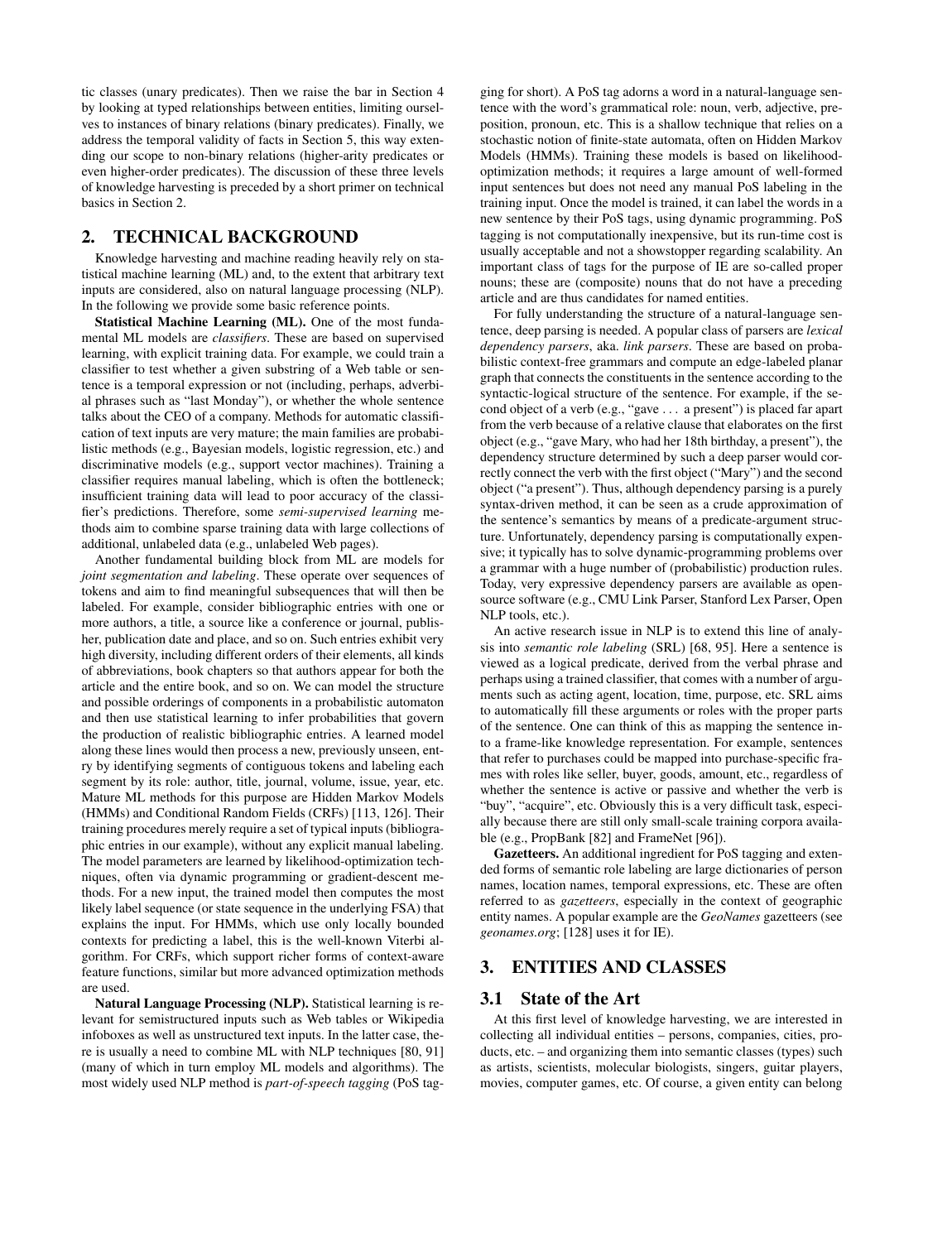to multiple classes; for example, Angela Merkel is in classes like "politicians", "scientists", "female persons", "German chancellors", and so on. Classes are mutually related by subclass/superclass connections – inclusion dependencies in database jargon and hyponymy/ hypernymy relations in linguistic jargon. For example, "German chancellors" is a subclass of "politicians". Altogether, we are seeking for no more or less than a comprehensive set of all meaningful entity types, and their instances in the real world: the *isA* and *instanceOf* relations in a universal entity-relationship database. Automatically constructing such a first-level knowledge base is known as *taxonomy induction* or sometimes *ontology learning* (a slight misnomer as ontologies should be richer than mere taxonomies).

Wikipedia as key asset. Ten years ago, this task would have been deemed elusive, being in the realm of "AI-complete" challenges. But today, there are rich assets available that can be harnessed for automatic knowledge harvesting. Most notably, the *WordNet* thesaurus [63] is a hand-crafted collection of more than 100,000 semantic classes along with fairly comprehensive subclass/superclass relations. WordNet covers entity types in the form of high-level concepts. It would know that biologists are scientists, scientists are humans, humans are vertebrates, and so on. But it would not know the specialized types of the modern world, such as "laser physicists" or "European commissioners" and it can also not keep up with the emergence of new types in the business and entertainment world, such as "cloud computing providers", "hedge fonds", "hybrid cars", "golden raspberry winners", or "indie rock music". Moreover, WordNet has very little knowledge about instances of its classes. For example, it knows Alan Turing as a scientist, but none of Ted Codd, Jim Gray, Ronald Rivest, or Barbara Liskov. Here is the point where Wikipedia opened up great opportunities. The English version of Wikipedia contains more than 3 million articles, most of which correspond one-to-one to individual entities. In addition, the Wikipedia authors have manually placed the articles in a rich set of categories which can be seen as classes. It may even seem that Wikipedia itself and its category system already constitute a solution to our task. However, this is a treacherous hypothesis. In fact, the category system is very noisy, contains dangling ends and mistakes, and is oriented by association rather than clean taxonomic relations. For example, Robert Sherman (a composer) is in the category "Walt Disney theatricals", Frank Zappa in "1960s music groups", and Javier Navarette in "European composer stubs", but they are not theatricals, groups, or stubs, respectively. Google is even in the category "Internet history", but even Google's harshest critics would not claim that it is history. Similarly, sub-categories do often not reflect the *isA* relation: the category "Einstein family" (in which Albert Einstein is an instance) is a sub-category of "Albert Einstein", and "books about revolutions" are a sub-category of "revolutions" (which may hold for some books, but certainly not for all of them).

With these considerations, it is not obvious if and to what extent the raw assets of WordNet and Wikipedia categories can be harvested and systematically organized. A major breakthrough along these lines has been achieved by the work on building YAGO (Yet Another Great Ontology) [123, 124], the parallel and independent work on WikiTaxonomy [103, 104, 105], and the follow-up work on KOG (Kylin Ontology Generator) [138, 139, 140]. We briefly outline the methodology of YAGO; there are many commonalities with the other two projects. YAGO initializes its class system by importing all WordNet classes and their hyponymy/hypernymy (subclass/superclass) relations. Each individual entity that YAGO discovers in Wikipedia needs to be mapped into at least one of the existing YAGO classes. If this fails, the entity (and its related facts) are not admitted to the knowledge base. To this end, the Wikipedia categories of the entity are compared to names of WordNet classes, including the synonyms that WordNet knows for a class name. In this comparison and to eliminate non-taxonomic categories, a noun group parser is used to determine the logical head word of the category name. For example, the head word of "American folk music of the 20th century" is "music". If the head word is in plural or can be cast into plural form (which would not work for "music"), it is attempted to map the head word or the head word with its pre-modifier (e.g., "folk music") onto a WordNet class. If this results in a perfect match of the names, then the entity is added to the WordNet class and the category that led to the match is made a subclass of the WordNet class. This way, we can automatically make "Presidents of France" a subclass of "Presidents". There are also limitations of this heuristics: we cannot directly make the connection between the Wikipedia category "Presidents of France" and the WordNet class "French" (i.e., French people). The paths in the Wikipedia category system may help to establish this *subclassOf* relation, but then we face many noisy connections as well. Thus, YAGO exploits this potential only to a limited extent.

Overall, these procedures ensure that we can maintain a consistent knowledge base, where consistency eliminates dangling entities or classes and also guarantees that the *subclassOf* relation is acyclic. WikiTaxonomy uses fairly similar heuristics. It additionally considers all instances of a category and a WordNet class in deciding whether it should create a *subclassOf* relations. All these methods are tuned towards high precision rather than recall. They are amazingly powerful and work very well, but there are many possible mappings for the taxonomic relations that are not captured this way. The publicly released version of YAGO contains 1,941,578 individual entities in 249,015 classes (plus about 19 million facts – instances of 93 different binary relations carefully extracted from Wikipedia infoboxes). The empirically assessed accuracy of the *instanceOf* and *subclassOf* relations is around 97 percent. YAGO has been integrated into DBpedia and other knowledge bases, and it has been used to create a semantically annotated XML corpus of Wikipedia used as a reference collection in the INEX benchmarking series (see *inex.otago.ac.nz*).

The more recent work on KOG [140] takes a more ambitious route by considering infobox templates that are abundantly used in Wikipedia. A template is like a noisy form of schema, and the inclusion of one template's fields (e.g., person with fields *birth\_date*, *birth\_place*, etc.) in another template (e.g., scientist with additional fields like *alma\_mater*, *doctoral\_advisor*, *known\_for*, etc.) may be viewed as an indicator of a *superClassOf* relation. However, the plethora of infobox templates and their frequent ad-hoc use (with fields like "*filler3*") makes this kind of knowledge mining a daunting task. KOG uses a cleverly composed suite of machine-learning tools and considers the actual instances of templates to infer subsumption relations. [140] reports encouraging accuracy results, but so far no taxonomic collection has been made available.

Of course, the Web itself is also a huge source of gathering individual entities for given classes. Directly using services such as *labs.google.com/sets*, by starting with a few seed entities for a class of interest, could have high recall based on surface co-occurrences but would face tremendous noise and thus fail to achieve high precision. Recently, a smarter method has been developed by [134, 135] which exploits semistructured lists at Web scale and carefully ranking the aggregated results by graph-based authority measures. This technique is language-independent (works for Japanese the same way as for English) and achieves high precision, but it remains to be seen whether its recall can go beyond the methods discussed above which exploit hand-crafted sources such as Wikipedia, mo-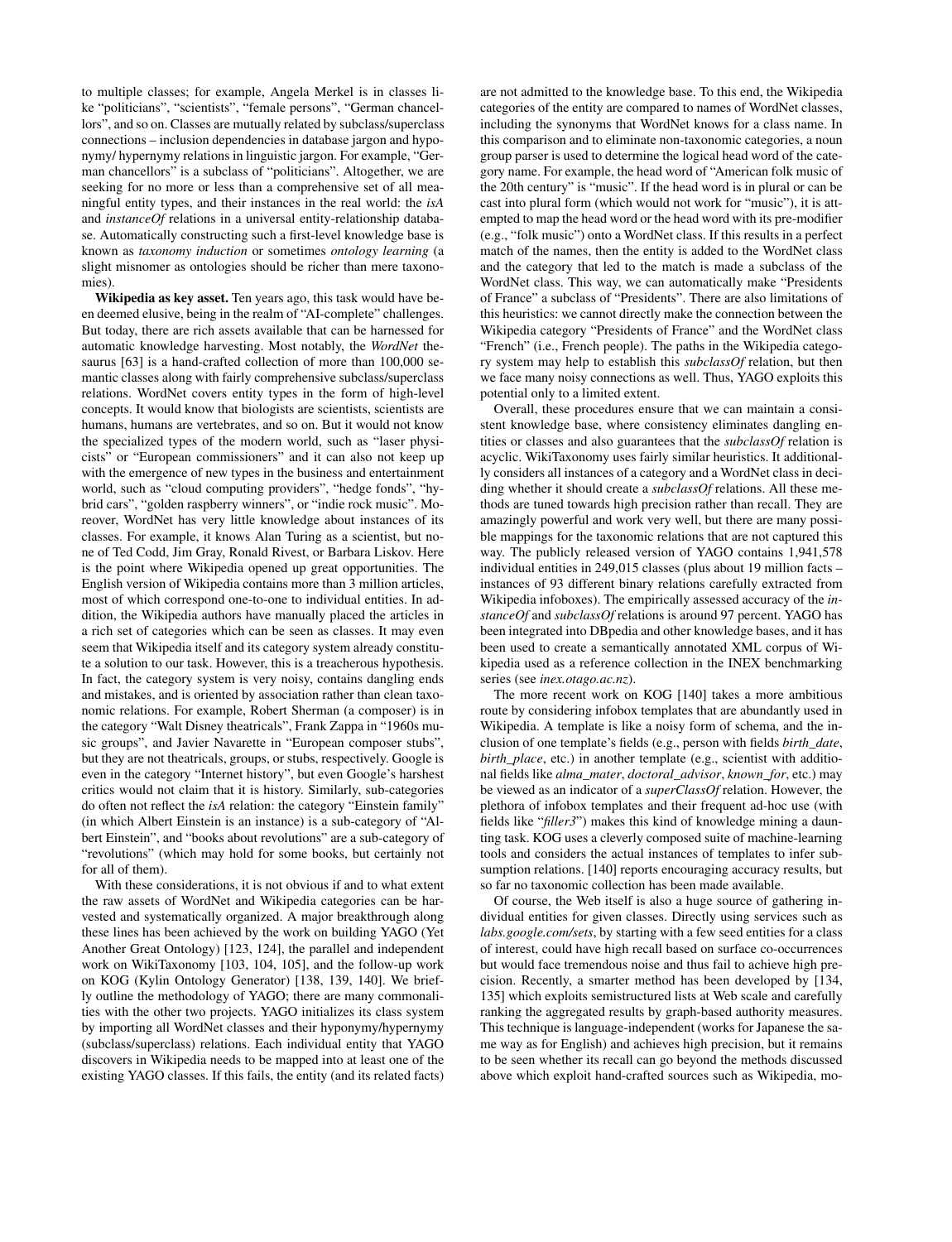vie portals, etc. Moreover, this Web-centric approach needs to start with a given class, it does not determine the classes themselves and their *subclassOf* relations.

Entity disambiguation. When mapping a category to a Word-Net class based on a clever name-matching method, a thorny issues that we have so far disregarded is the ambiguity of names. For example, should we map the category "drivers" to the WordNet sense "driver: the operator of a motor vehicle" or to the sense "driver: device driver for a computer" of this polysemous word? YAGO uses a simple heuristics to this end: it always choose the sense that is most frequent in common language according to the WordNet statistics. The same ambiguity issue arises for individual entities as well: do "Dr. Joe Hellerstein, UC Berkeley" and "Prof. Joseph M. Hellerstein, University of California" denote the same person? Conversely, how can we tell that "Michael Jordan", the NBA player, and "Michael Jordan", the Berkeley professor, are two different people? Or that "LDA" is an ambiguous acronym, possible meanings being "Latent Dirichlet Allocation", "Legal Drinking Age", and others? This raises the general issue of *entity resolution*, also known as entity reconciliation or record linkage. Given a string, perhaps with a textual context, or a record with a few fields, what is the most likely target for mapping the string onto an individual entity or semantic class? A variant of this problem is to test two strings or records as to whether they are duplicates [97].

There is extensive literature on entity resolution. Typically, the first step is to define a similarity measure between strings/records in context and possible target entities (or among strings/records for de-duplication). For strings and entity names themselves, editdistance-based measures such as the Jaro-Winkler distance are popular. Such measures can operate on flexible notions of tokens that are formed by pre-processing (e.g., stemmed words, PoS-tagged words, N-grams, etc.), and they can be combined and augmented with type-specific distances for numeric or categorical fields (e.g., spatial distances for cities or zip codes) (see, e.g., [42, 41, 83] and references given there). Machine learning techniques may be employed to consider the joint disambiguation of multiple entities [119]. For example, for detecting if two bibliographic entries with different spellings, abbreviations, and typos in authors and venues are the same or not, there is a mutual reinforcement effect between matching the different authors, the venues, etc. If you know that two authors are most likely the same, this affects the likelihood that two co-authors are the same as well. Of course, scalability is a key issue here, especially for the de-duplication setting [15, 33, 83]. State-of-the-art approaches work reasonably well, but there is considerable room for improvement. The problem of entity disambiguation remains a challenge.

Interestingly, the availability of large knowledge bases that know typed entities and many facts about them can boost the effectiveness of entity disambiguation. When we see a string (in context) on a Web page, text document, or database record, we can match it against all strings known in the knowledge base as synonyms of some entities. For example, the knowledge base would know both Michael Jeffrey Jordan and Michael I. Jordan, and further facts about them. If the string context mentions words like Chicago Bulls, center, or champion, we can perform a similar comparison against the words in the types and facts of Michael Jeffrey Jordan and would encounter high similarity. Thus, we would map this occurrence of "Michael Jordan" to the NBA player Michael Jeffrey Jordan. On the other hand, if the string context contains words like Berkeley, machine learning, or computer science, then Michael I. Jordan would be the better target. This is a fairly simple but amazingly effective heuristics, leveraging the situation that we already have a rich knowledge base with plenty of well-structured information [45, 129]. It can be further strengthened in its accuracy, by constructing string contexts from multiple documents found on the Web [34].

Collecting entity synonyms. The last point raises the question: how do we avoid the scalability problem of having to compare a string (in context) against a huge number of possible target entities? And how do we identify the string itself as a worthwhile candidate for entity resolution? For the latter, we could run PoS tagging and ML techniques such as CRFs (see, e.g., [114]) for segmenting and labeling. But if the knowledge base is rich enough in terms of entity synonyms (including nicknames, abbreviations, and perhaps even common typos), it would be easier and way more efficient to query the knowledge base for matching strings. To build a fairly comprehensive collection of synonyms, YAGO has systematically harvested the Wikipedia redirection and disambiguation pages, and also considers strings in the ample href anchors that are used to cross-link articles. Of course, Wikipedia is not and will never be fully complete, neither in terms of synonyms nor in terms of interesting entities. But for many domains, explicit dictionaries are available, e.g., *imdb.com* for movies, *librarything.com* for books, *musicbrainz.org* for pop music, *geonames.org* for geographic places, DBLP for computer scientists, MeSH (Medical Subject Headings) and UMLS (Unified Medical Language System) and for biomedical entities, and so on. In addition, and most important for the rapidly changing world of product names, companies, and business people, [34, 35] have developed efficient techniques for mining news and Web sources to discover entity synonyms.

#### 3.2 Problems and Challenges

Wikipedia categories reloaded. Since the early work on YA-GO and WikiTaxonomy the Wikipedia category system has grown much larger and also become somewhat cleaner. There is definitely large room for improvement, especially regarding the *recall* in distilling classes and *subClassOf* relations. One interesting asset for re-addressing this issue is the large number of interwiki links across the Wikipedia editions in different languages. Each edition comes with its own category system. Semantically they should largely overlap, but they are independently crafted by different subcommunities. This should offer a fertile ground for better harvesting of taxonomic relations.

Tags and topics. While Wikipedia is the focal point of knowledge harvesting, there are plenty of other sources for mining taxonomic relations. These include "social tags" from online communities such as *del.icio.us*, *citeulike.org*, *librarything.com*, or *flickr.com*, and also tags assigned to blog postings and news articles. In addition, informally compiled directories such as *dmoz.org* are potentially valuable, although their directory structure is not based on taxonomic relations.

Long tail of entities. Going beyond the individual entities that are featured as Wikipedia articles would be a worthwhile goal. Even Wikipedia articles mention many people, organizations, and events that do not correspond to articles themselves. For example, can we systematically compile the spouses and children of all persons known to YAGO, from articles and also biographies and other Web sources? How can we build a machinery that automatically identifies new entities on the Web as they appear and become relevant (e.g., in the news)? Superficial approaches with high recall but low precision are easily conceivable, but high-precision methods that achieve near-human quality are a challenge. Even accurately determining all current students of all DBLP authors seems impossible today.

Robust disambiguation. The correct mapping of surface strings onto unique entities remains a very difficult problem. Heuristics go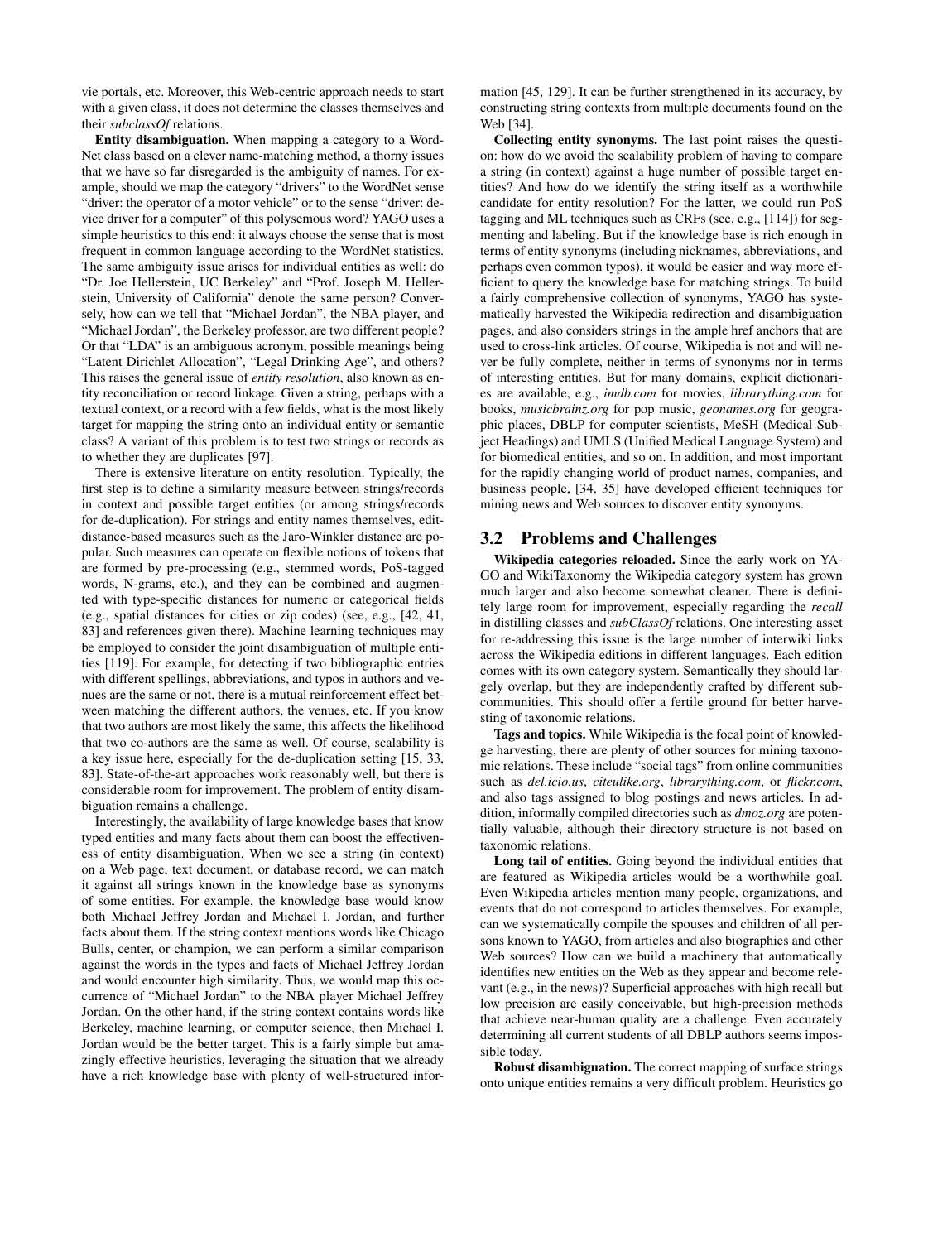a long way, and the proliferation of explicit knowledge assets is extremely helpful. However, a principled solution with very high accuracy is still missing. Perhaps, even a better theory is needed, for example, to characterize upper bounds for the best possible disambiguation given a limited amount of input context. Obviously, a single-keyword query such as "Jordan" can never be properly disambiguated (other than by guessing) if nothing else is known about the user and her situational context or long-term history.

## 4. RELATIONSHIPS

### 4.1 State of the Art

Equipped with the knowledge about individual entities and their types, we now aim to gather and clean facts about entities. Here we consider instances of binary relations. Note that with typed entities, these relations would have a type signature as well. For example, we could be interested in: *birthplace* ⊆ Person × City, *marriedTo* ⊆ Person × Person, *graduatedAt* ⊆ Person × University, *hasAdvisor* ⊆ Scientist × Scientist, *headquarteredIn* ⊆ Company × City, *isCEOof* ⊂ Person × Company, *playsInstrument* ⊂ Musician × Instrument, and many more. We disregard ternary and higher-arity relationships, by assuming that there is typically a binary base fact to which additional facts can refer. For example, the year of graduation could be another relation *graduatedAtYear* ⊆ graduatedAtFact  $\times$  Year. This may look like a higher-order representation, but by reifying the base facts it can be cast into standard first-order logic.

The methods for harvesting relational facts pursue different paradigms: 1) rule-based with declarative querying as a key asset, 2) pattern-based drawing on NLP techniques and statistics, and 3) learning-based with joint inferencing by coupled learners and logical reasoning about hypotheses. Obviously, the rule-based paradigm is best suited for semistructured inputs such as Web tables, the pattern-based paradigm is needed for natural-language inputs, and the learning/reasoning-oriented paradigm aims to combine the best of both worlds. In the following we discuss prior and ongoing work in these three research avenues.

#### *4.1.1 Rule/Query-based Methods*

Wrappers and Wrapper Induction. From a DB perspective, the obvious idea is to exploit regularities in the structure of Web sources. In many cases, Web pages are actually generated from a database-backed content management system. Then it is possible to construct or automatically infer *wrappers* for fact extraction from HTML headings, tables, lists, form fields, and other semistructured elements. To this end, powerful languages for extraction scripts – typically centered around regular expressions over DOM trees – have been developed, and methods for learning structure from examples have been successfully applied (see, e.g., [9, 28, 85, 86, 112]). The latter is also known as *wrapper induction*. Some approaches employed ML techniques like HMMs and classifiers, but the general rationale has been to arrive at a set of good extraction rules that could be applied in a deterministic manner. Early prototype systems of this kind included Rapier [28] and the W4F toolkit [112]; more recent systems that are being pursued further include Lixto [14, 30, 70], RoadRunner [43, 44], and SEAL [135].

Declarative extraction. More recent work on rule-based fact gathering is based on DB-style *declarative IE* (see [50] for several overview articles). [48, 108, 117] have shown how to combine query processing for extraction and consistency-centered inferencing into a unified framework. In the Cimple framework [117], nondeclarative program parts (e.g., for text-pattern analysis) can be encapsulated into declarative programs in the XLog language. Consistency constraints are lifted into first-order logical rules, which can then be checked in a unified way against both existing facts and candidate facts derived during the extraction process. SystemT [84, 93, 108] has developed a declarative language, coined AQL, for fact extraction tasks, along with an algebra and query rewriting rules.

A very nice showcase is the (at least largely) automated construction and maintenance of the *DBLife* community portal (*dblife.cs.wisc.edu*), which is based on the *Cimple* tool suite [48, 49]. DBLife features automatically compiled "super-homepages" of researchers with bibliographic data as well as facts about community services (PC work, etc.), colloquium lectures given at important institutions, and much more. For gathering and reconciling these facts, Cimple provides a suite of DB-style extractors based on pattern matching and dictionary lookups. These extractors are combined into execution plans, and periodically applied to a carefully selected set of relevant Web sources. The latter include prominent sites like DBLP and the dbworld messaging archive, but also important conference and university pages that are determined semiautomatically.

Efficiency and optimization. While declarative IE is a powerful paradigm, it gives rise to major issues for indexing and query processing. [1, 2] discuss scalability issues in IE. The QXtract system [2] aims to filter relevant from irrelevant documents sources for a given set of queries. The optimization framework by [76, 78, 79] aims to generate execution plans for extraction tasks and textmining workflows. This entails trading off the costs of crawling documents vs. gathering relevant sources by appropriately generated queries. Although text-centric, this framework employs many ingredients from DB query optimization: selectivity estimation, plan generation, etc. [36, 37] present indexing strategies over evolving data. [39] provide SQL-like, structured queries directly over unstructured or loosely structured Wikipedia articles. [93, 108] have shown how to use algebraic representations for query optimization: pushing down expensive extraction operators and ordering join conditions (matching predicates) for lower-cost execution plans. [92] investigates efficient search techniques for Medline articles in the biomedical domain. Also in the medical domain, recent projects such as AliBaba [100] address efficiency aspects by selecting the most suitable patterns to be used for IE.

Wikipedia, again. Rule-based fact extraction has also been customized to Wikipedia as a knowledge source, more specifically to exploiting the great asset provided by infoboxes. Infoboxes are collections of attribute-value pairs. They are often based on templates and then reused for important types of entities such as countries, companies, scientists, music bands, sports teams, etc. For example, the infobox for Nicolas Sarkozy gives us data such as *birth\_date = 28 January 1955*, *birth\_place = Paris*, *spouse = Carla Bruni*, *occupation = lawyer*, and *alma\_mater = University of Paris X: Nanterre*. DBpedia [12] has pioneered the massive extraction of infobox facts. It uses simple, recall-oriented techniques and essentially places all attribute-value pairs into its knowledge base as they are. The values do not necessarily correspond to known (and typed) entities; values as well as attribute names are of mixed quality caused by non-sensical names (recall "*filler3*") and non-unique naming. YAGO [124], on the other hand, uses a suite of carefully designed rules for frequently used infobox attributes to extract and normalize the corresponding values. For example, the *spouse* attribute is mapped to the *marriedTo* relation, and the extracted fact then is *Nicolas Sarkozy marriedTo Carla Bruni*. YAGO did not attempt to extract *all* infobox attributes, as their "long tail" has a lot of naming diversity and noise. The Kylin/KOG project [138, 139, 140] is a more recent attempt at universally harvesting infoboxes, with careful cleaning based on advanced ML techniques.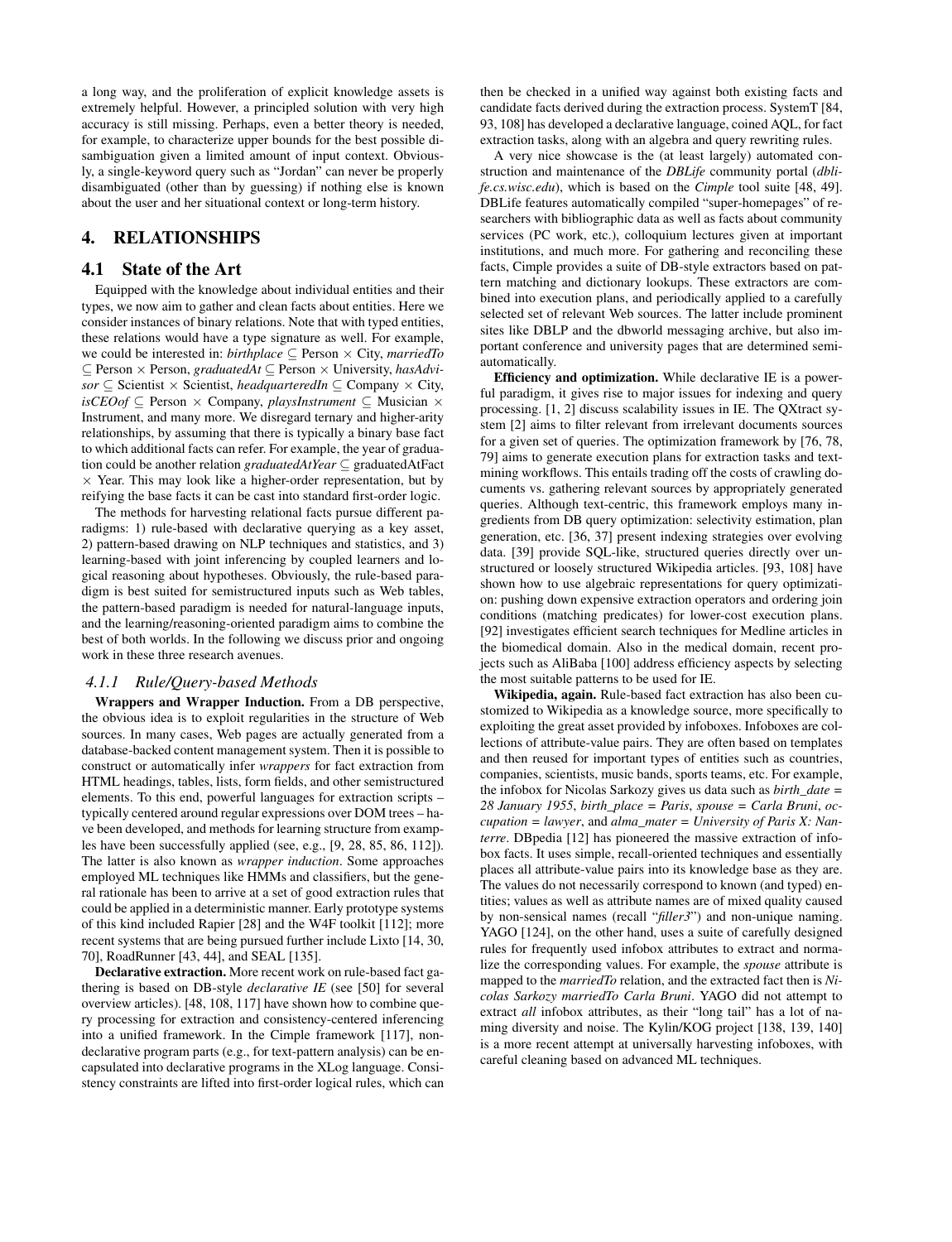Type checking. As YAGO has all entities typed by their assignment to one or more classes, binary relations have a type signature as well. For example, the *isCEOof* relation can be specified to have a domain BusinessPerson or simply Person and a range Company (where we denote relations as powerset functions). When the extractor produces a candidate fact like *Nicolas Sarkozy isCEOof France*, we can reject it because the second argument, France, is not a company. Similarly, the hypothesis *Nicolas Sarkozy married-To Élysée Palace* which may, perhaps, be incorrectly inferred from sentences such as "Nicolas Sarkozy loves his work with the Élysée Palace" (or from an incorrect interpretation of the infobox attribute "Residence"), is falsified by the type invariant that marriages are between persons. Type checking is a powerful building block for high-precision harvesting of relational facts. It is enabled by the methods of Section 3 for gathering individual entities and carefully organizing them into semantic classes with a rigorous *subclassOf* hierarchy.

#### *4.1.2 Pattern-based Methods*

Hand-crafted patterns. Using textual patterns for fact extraction from natural-language documents has a long history in the NLP and AI communities, dating back to the works by Hindle [74] and Hearst [73]. [74] proposed unsupervised clustering techniques to identify relationships among entities, based on the observation that natural language has restrictions on which noun phrases can occur as subject or object of a given verbal phrase. For example, *wine* may be *drunk* or *produced*, but not *eaten* or *driven*. Thus, noun phrases can be clustered based on their appearance in similar verbal phrases. Hearst patterns [73] are PoS-enriched regular expressions (so-called *lexico-syntactic* patterns) which aim to identify instances of predefined relationship types from free text. For example, for the *instanceOf* relation we can automatically determine instances from noun phrases around a syntactic pattern like  $\langle NP_0$  such as  $\{NP_1, NP_2 \dots (and|or)\}NP_n \rangle$  (where NP is the PoS tag for proper nouns). Hearst patterns have later been defined also for other taxonomic relations [77], including *partOf* [18] and also causal relations [69]. Hearst patterns yield relatively high precision, but typically suffer from low recall due to the sparseness of the exact patterns. In any case, the patterns are hand-crafted; for arbitary target relations (e.g., *marriedTo* or *hasAdvisor*) it would be difficult to come up with expressive yet accurate patterns.

Pattern-fact duality. The early work on hand-crafted patterns led to the goal of automatically constructing characteristic patterns for a given relation of interest. The seminal work by Brin [22] was centered around the following observation on the *duality of facts and patterns*: if we knew enough facts for a relation (e.g., instances of married couples) we could automatically find textual patterns and distill the best ones, and if we knew good patterns, we could automatically find more facts. Initially, this mutually recursive gathering process may look like a daunting ML task, but extensive handlabeling for training would usually be out of the question anyway. Instead, [22] suggested the following *almost-unsupervised* method, which has later become the prevalent approach. The fact harvesting starts with a small set of *seed facts* for one or more relations of interest, then automatically finds markup, textual, or linguistic *patterns* in the underlying sources as indicators of facts, and finally uses these patterns to identify new *fact candidates* as further hypotheses to populate the relations in the knowledge base. For example, for collecting facts about the Alma Mater and doctoral advisor of researchers, one could start with seeds such as *AlmaMater(Jim Gray, UC Berkeley)*, *AlmaMater(Hector Garcia-Molina, Stanford)*, *Advisor(Jim Gray, Mike Harrison)*, and *Advisor(Hector Garcia-Molina, Gio Wiederhold*). We could then find text patterns such as "x graduated at  $u$ ", "x and his advisor y", and "professor y and his student  $x$ " (with placeholders  $x$ ,  $u$ ,  $y$  for the involved named entities), which in turn could lead to discovering new facts such as *AlmaMater(Susan Davidson, Princeton)* and *Advisor(Susan Davidson, Hector Garcia-Molina)*. This process of gathering and generating facts and patterns is then iterated.

At each iteration, some form of *statistical assessment* is needed to quantify the indicative strengths of patterns and the confidence in fact candidates and to prune noisy candidates accordingly. For example, we could use a search engine or sample a large Web corpus to compute the (point-wise) *mutual information* (MI) between the two entities in a fact or between a pattern and a fact that it supports. This is a frequency-based measure for the relative entropy (Kullback-Leibler divergence) of two observations (e.g., the two entities in a fact) co-occurring together vs. being independently observed (i.e., co-occurring accidentally at random). Only the facts and patterns with MI measures above some threshold would be kept for the knowledge base and the next iteration of the harvesting process. Additional plausability tests can be employed based on logical consistency constraints, to reduce the false-positive rate. For example, if researcher  $x$  graduated from university  $u$  under the supervision of  $y$ , then  $y$  would have to be a professor or lecture with a position at or other connection to  $u$ . We will come back to this theme further below.

Advanced pattern generation. The iterative process outlined above is powerful, but difficult to tune (regarding thresholds, weighting parameters, etc.) and susceptible to drifting away from its target. While high recall is easily possible, the precision would often be unacceptable. This led to a series of improvements in a variety of projects and tool developments, most notably, Snowball [3], Semagix/SWETO [5, 118], KnowItAll [59], Text2Onto [21, 40], LEI-LA [122], TextRunner [13, 142], SEAL [134], and the work by [23] and [141] (and others). Snowball, KnowItAll, and Text2Onto improved the statistical assessment of fact candidates and patterns in a variety of ways, regarding robustness (lower false-positive rate while still retaining high recall), expressiveness (e.g., by adding PoS tagging and other NLP-based features), and efficiency (lowercost estimates for MI and other measures). Semagix/SWETO integrated heuristics for entity disambiguation into the fact extraction process. SEAL combined the seed-based harvesting with graphproximity-oriented assessment. [23] proposed the use of lexical dependency parsing for a richer representation of the sentences before identifying patterns; pattern candidates would then be the word sequences on the shortest paths between the two entities that form the fact hypothesis. [141] extended these approaches to extracting higher-arity relations and complex events. LEILA [122] used dependency-parsing-based features for boosted precision, and also extended the bootstrapping technique by incorporating both positive and *negative seeds*. Negative seeds are entity pairs which are known to *not* belong to the relation of interest; these may include generalized patterns such as regular expressions over tokens. The negative seeds help to discover spurious patterns even if they receive support from the positive seeds. For example, for the *isCapitalOf* relation, seeds like *(Paris, France)* and *(Berlin, Germany)* can easily lead to the poor pattern "x is the largest city of  $y$ "; negative seeds like *(Sydney, Australia)* or *(Rio de Janeiro, Brazil)* can counter this effect. TextRunner extended the pattern-fact bootstrapping paradigm to Open IE, where the harvesting is not focused on a particular relation but considers all relationships expressed in verbal phrases.

Semistructured inputs. Pattern-based extraction was designed for natural-language input, but is equally suited for semi-structured inputs such as Web tables or lists. For example, patterns such as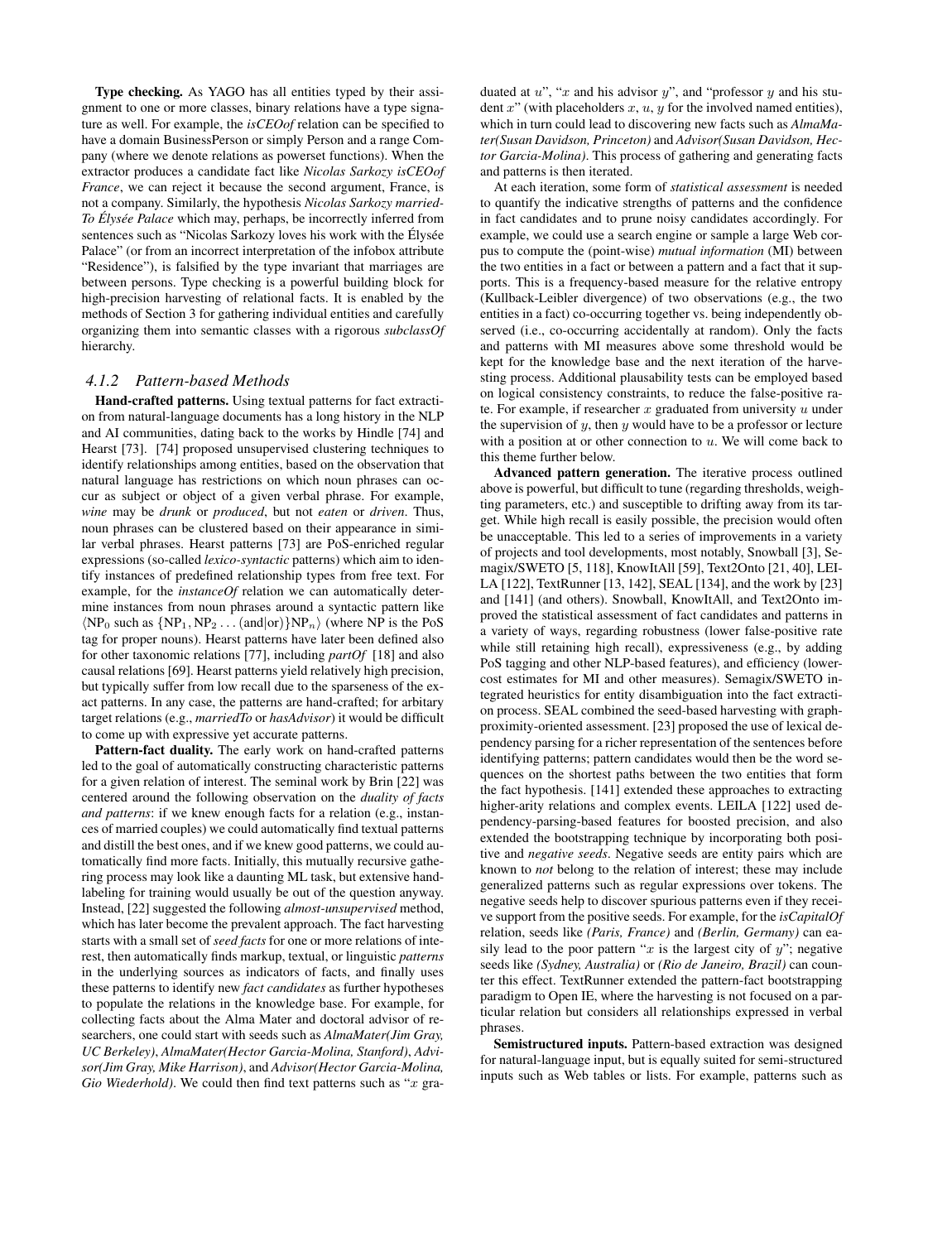"birth date: y" can be learned and applied if the left-hand argument (person  $x$ ) can be inferred from the context (e.g., the title of a homepage or Wikipedia article). DOM-tree-based patterns that combine, for example, a column name in a table header with the value in a table cell, can also be cast into the fact-pattern duality framework. However, the output of such an approach may need substantial postprocessing (e.g., clustering, de-duplicating, plausability testing, etc.). [25, 56] present recent approaches for tapping on HTML tables and lists at Web scale.

Another form of structured-inputs situation is to start with several formalized knowledge sources and obtaining better knowledge bases by integrating them. This is also known as *ontology merging*. [90] has developed mapping methods for the automatic alignment of multiple ontological sources. [131] combined logical reasoning and statistical arguments for merging knowledge from multiple, heterogeneous ontologies. [89] devised ways of (semi-) automatically extracting smaller but high-quality, domain-specific ontologies from specific Web sources through interaction with a human ontology engineer. An overview of approaches for involving humans for quality assurance or active learning, including "wisdom of the crowd" games, is given in [52].

#### *4.1.3 Learning/Reasoning-based Methods*

To reconcile the high recall provided by pattern-based harvesting with the high precision of rule-based methods, pattern-based methods can be augmented by an additional form of *joint/constrained reasoning* on the set of fact hypotheses gathered by a recall-oriented method. Consider, for example, a situation where we have compiled several hypotheses about facts of the *marriedTo* relation: *(Carla, Nicolas)*, *(Carla, Mick)*, *(Carla, Benjamin)*, *(Bianca, Mick)*, *(Chantal, Nicolas)*. If we independently accept some of these hypotheses as new facts for the knowledge base, we may end up with the same person having multiple spouses (at the same time – assume we are looking at a snapshot in time). If, on the other hand, we consider the joint probability distribution for these hypotheses being true or false, we have a better perspective for accepting the truly valid ones. Moreover and most importantly, if we add a constraint that *marriedTo* is an injective function (for any given timepoint), we may be able to eliminate the false hypotheses by means of constraint violation. This form of consistency awareness is in fact a DB paradigm added to the more ML/AI-oriented harvesting methods considered so far.

Statistical Relational Learning. The field of statistical relational learning (SRL) [67] has gained strong interest in both the AI and DB communities. Within the SRL family, Markov Logic Networks (MLN) [53, 110] are probably the most versatile approach in combining first-order logic rules and probabilistic graphical models; the Alchemy open-source software implements a wide variety of MLN-based algorithms [4]. The Markov Logic framework works by *grounding* rules against base facts and newly extracted candidate facts: substituting constants for the variables in the rules so as to produce a set of propositional-logic clauses without any variables. Now the literals (concrete fact hypotheses) in the clauses are interpreted as binary random variables, with a probabilistic dependency between two literals if they appear in the same clause. Thus, the interconnection of clauses determines the complexity of reasoning about this setting. This probabilistic structure forms a Markov Random Field (MRF); we can view this as the machine-language representation of the more elegant MLN-level representation. The goal of the MLN solver is to compute the joint probability distribution of all variables in the MRF, or to determine the most likely joint assignment of truth values. Like in most probabilistic graphical models, inference in MLNs – actually the underlying MRFs – is NP-hard. This is why efficient approximations and techniques for Markov Chain Monte Carlo (MCMC) sampling [106, 109] need to be employed.

*Kylin/KOG* [138, 139, 140] is an interesting application of MLNs and a suite of other learning techniques. It aims to infer "missing infobox values" in Wikipedia. Consider an entity of a given type (e.g., scientist) for which many Wikipedia entities have a rich infobox (e.g., with values for the Alma Mater), but the given entity is lacking one or more attributes in its infobox or does not have an infobox at all (which is indeed the case for many entities "in the long tail"). The existing infoboxes for this type (as well as other assets such as the YAGO taxonomy) are used for learning a model by which the entity type and missing attribute values can be inferred.

*Constraints Conditional Models (CCMs)* [32, 111] are another way of combining declarative and probabilistic models and have been applied to IE tasks such as entity disambiguation and semantic role labeling. In the ReadTheWeb project [29], semi-supervised learning ensembles have been combined with constraints for extracting entities and facts from a huge Web corpus. Efficiency is a major issue for these methods: CCMs are mapped into integer linear programs, ReadTheWeb uses massive parallelism on a large cluster (but does not report any figures on resource consumption and run-time).

Leveraging existing knowledge. Parallel work that has found new ways of combining pattern-based harvesting with consistency reasoning is the *SOFIE* methodology [121, 125], which was developed to enable automatic growth of YAGO while retaining the high level of near-human quality. SOFIE maps all ingredients – known facts from the knowledge base, new fact hypotheses, patterns, constraints, and possible entity disambiguations – into a set of weighted clauses, where the weights are derived from the automatically gathered statistical evidence. This representation is also grounded, just like in the MLN-based approaches. In contrast to MLNs, however, the goal of the reasoning is not to infer a joint probability distribution, but SOFIE settles for the somewhat simpler goal of computing truth values such that the total weight of satisfied clauses is maximized. This is also NP-hard, but there are many good approximation algorithms, and SOFIE customized various elements from the prior work on MaxSat solvers to the specific structure of clauses in its knowledge harvesting and assessment setting. This unified reasoning includes entity disambiguation, provides very high precision (while restricting recall), and is reasonably efficient: an overnight run on a standard PC can process thousands of rich Web pages (e.g., biographies or Wikipedia articles), with the grounding being the most expensive part.

SOFIE exploits YAGO and its rigorous entity typing for both accuracy and efficiency. As for accuracy, recall that all entities are typed by their assignment to one or more classes. Thus, binary relations have a type signature as well. This way, incorrect hypotheses such as *Jim Gray hasAlmaMater San Francisco* can be immediately falsified because San Francisco is a city and not a university, and thus violates the type condition. In the same vein, constraints about types and relations are a very effective means of hardening the output of SOFIE. As for efficiency, the typing has two highly beneficial effects. First, many type-incorrect hypotheses can be pruned early before entering the reasoning phase. Second, in grounding the first-order constraints, we need to consider only constants (entities from the knowledge base) that match the required types in the constraints. This reduces the size of the clauses set by a large margin, and speeds up the subsequent reasoning as well. While these techniques are not rocket science, they clearly demonstrate the need for clever engineering and the great asset than an existing knowledge core, such as YAGO, provides to further growing a fact collection.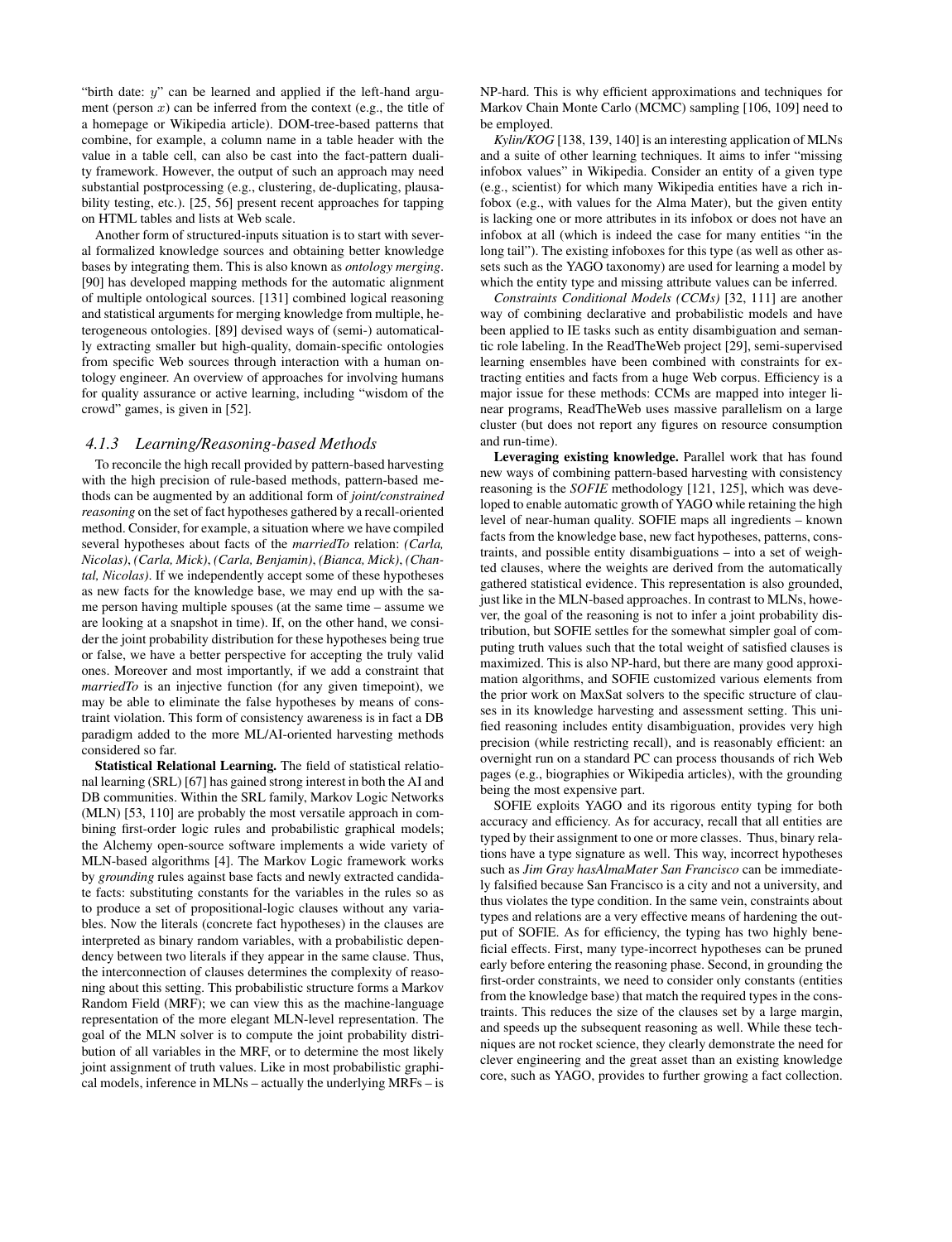This theme – use knowledge to better acquire more knowledge – is an exciting direction to be explored further.

Open Information Extraction. Recent work by [24, 26, 27] addresses the goal of *open information extraction* (Open IE). The TextRunner system [13, 142] aims at extracting all meaningful relations from Web pages (coined "*assertions*"), rather than a predefined set of canonical relations. Here, entities are not yet necessarily disambiguated (i.e., the same extracted name may refer to different real-world entities), and relations are not canonicalized: all verbal phrases found in natural language sentences may constitute a valid relation type between two or more entities. These two relaxations make it very difficult to apply any form of consistency reasoning on the extracted data.

### 4.2 Problems and Challenges

Reconciling high precision and high recall. The biggest challenge is to achieve both high precision and high recall. Achieving one while neglecting the other is easy, but automatically constructing knowledge bases with near-human quality requires both. To this end, combining pattern-based methods (for high recall) and reasoning about candidate facts as hypotheses (for high precision) in a declarative manner seems to be the most promising avenue. A great advantage of a declarative approach is the ability to treat constraints (and other logical dependencies) as first-order rules and apply them to millions of candidate facts "at once". Today's methods work by grounding rules and combining the grounded model with both seed facts and newly found candidate facts. It is conceivable, though, and may be very worthwhile to pursue that constraints are dealt with in their lifted first-order form, without any tedious grounding. However, this would probably entail the need for adopting full-fledged theorem proving methods from computational logics.

Extending and optimizing declarative IE. The DB-oriented approaches of declarative extraction languages have the advantage of enabling a suite of query optimization techniques. However, the current generation of these approaches is still primarily geared for semistructured inputs such as Web tables. It is not clear how to generalize to arbitrary domains and input types, including natural language. For example, how would one incorporate pattern-based and learning-based methods into a declarative extraction language, with full capabilities for execution-plan rewriting and optimization?

Types and constraints. Typed entities and type signatures for relations can drastically reduce the number of grounded instances. Typing and consistency constraints are also powerful assets for improving precision. In the MLN-based and Max-Sat-based work, constraints are typically treated in a *soft* manner: they can be violated (by some instances in the grounded model), but this incurs a penalty. In some cases, however, we may want to enforce *hard* constraints. How to deal with the co-existence of both soft and hard constraints is an open issue. Overemphasizing hard constraints may result in empty results, while soft constraints could dilute the outcome of the reasoning. A unified reasoning framework thus requires a statistically quantified impact of soft constraints, which may be violated by a certain amount of instances.

Inconsistencies. Should we aim to keep the knowledge base consistent at all times and perform eager cleaning, or would it have advantages to keep diverse, potentially inconsistent hypotheses as first-class citizens and rather perform uncertainty-aware reasoning at query time? The latter faces on-line efficiency challenges in resolving inconsistencies at query time or whenever required by an application task, with interactive response times.

Scale and dynamics. For a universal knowledge base, one would need to process a very large set of Web sources, potentially on a daily basis, as the world progresses rapidly. Even when looking only at high-quality sources such as news articles and scientific publications, the rate at which online-available knowledge grows poses major challenges to any harvesting approach. Even the rate of major edits of Wikipedia articles presents a challenge. Imagine computing all spouses and their validity periods of all people mentioned in Wikipedia – in one night, with  $> 90$  percent precision and  $> 90$ percent recall. This would be quite a challenging benchmark. Perhaps, knowledge harvesting needs to be adapted to a cloud-style or distributed infrastructure with massively parallel computation. Some of the steps in knowledge harvesting are embarrasingly parallel (e.g., pre-processing incoming Web sources by NLP tools), but others would be difficult to parallelize (e.g., consistency reasoning).

Open IE and generic reasoning. In the long-term, targeted IE with a fixed set of relations will be insufficient, and open IE for arbitary, previously unknown, relation types would be the ultimate goal. How can we make the few existing approaches to open IE more robust for rigorous knowledge base building (with canonicalized entity and relation names), or at least for extending an existing knowledge base? What is the role of consistency reasoning in such an endeavor? Non-canonical facts (with diverse naming) make it difficult to apply the currently used reasoning approaches. Perhaps, new combinations of reasoning with semi-supervised ML methods may hold the answer?

## 5. TEMPORAL KNOWLEDGE

#### 5.1 State of the Art

So far we have simplified our knowledge-harvesting setting by assuming that facts are time-invariant. This is appropriate for some relation types, for example, for finding birth dates of famous people, but inappropriate for evolving facts, e.g., presidents of countries or CEOs of companies. In fact, time-dependent relations seem to be far more common than time-invariant ones. For example, finding all spouses of famous people, current and former ones, involves understanding temporal relations. Extracting the validity time of facts involves detecting explicit temporal expressions such as dates as well as implicit expressions in the form of adverbial phrases such as "last Monday", "next week", or "years ago". Moreover, one often has to deal with incomplete time information (e.g., the begin of someone holding a political office but no end-of-term date given, although the person may meanwhile be dead), and with different time resolutions (e.g., only the year and month for the begin of the term, but the exact date for related events). In addition to the complexity of extracting temporal knowledge, this also entails difficult issues of appropriately reasoning about interrelated time points or intervals. For example, the constraint that each person has at most one legal spouse now becomes a more complex condition that the validity intervals of the *marriedTo* instances for the same person must be non-overlapping.

Initial work on these issues includes [7, 17, 101, 136, 143]. For illustration of conceivable approaches, we briefly outline our preliminary work towards a *Timely-YAGO* (T-YAGO) knowledge base [136]. We first use - time-ignorant - fact extraction techniques to collect base facts and sentences (or semistructured elements such as lists, tables, infoboxes) in which they are expressed. Then we analyze these sentences and their contexts for additional information about the temporal scope of the facts. Temporal expressions can be explicit expressions like dates or implicit expressions like adverbial phrases. The former can be extracted by regular expression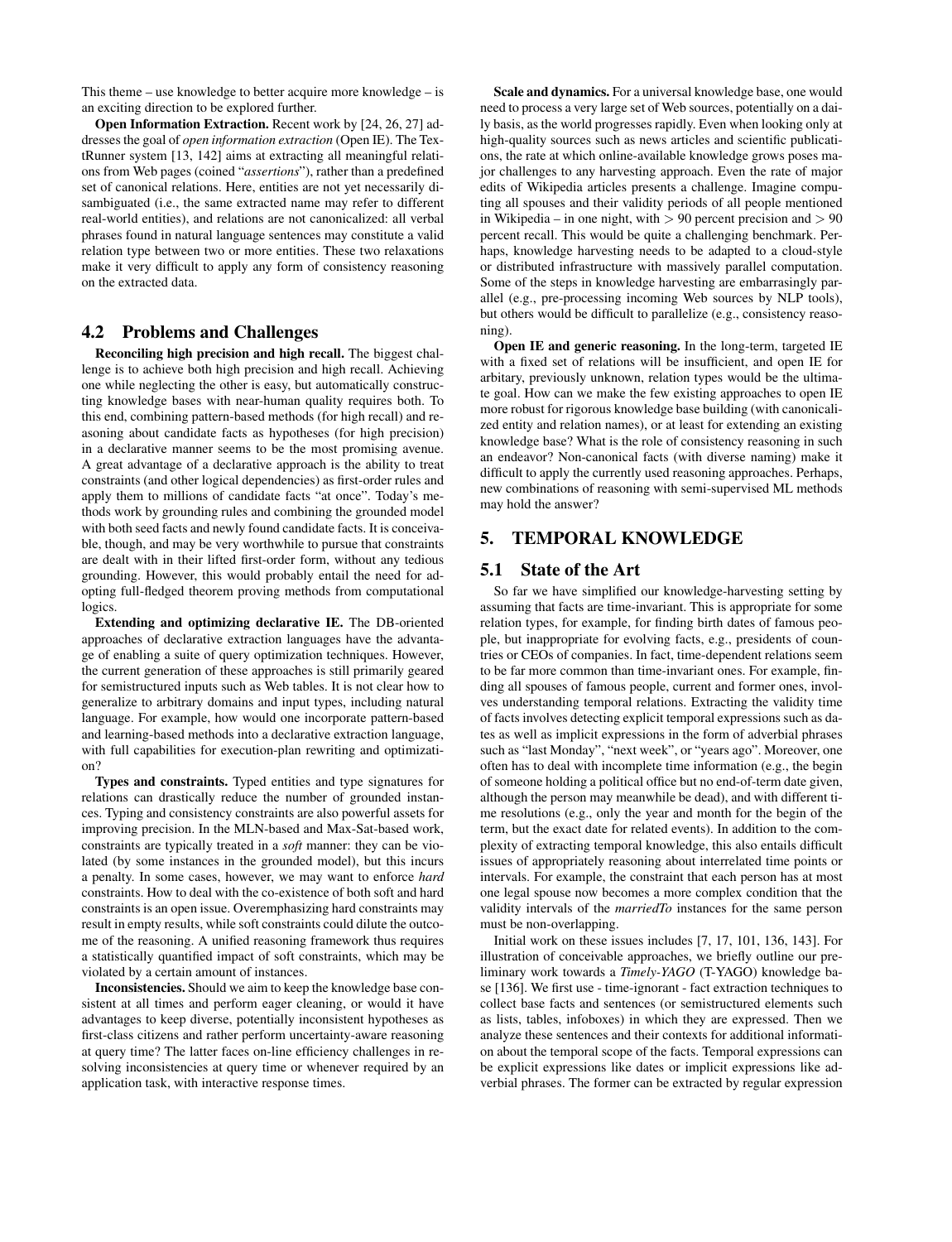matching, the latter require deeper NLP and/or a good dictionary of temporal expressions [133]. For both it is often necessary to a) validate that they actually refer to the considered fact (and not to another aspect of the same sentence) and b) determine the exact denotation that connects the fact and the temporal expression. For example, an expression may denote the beginning of an interval during which the fact holds, its end, both, or a relative timepoint or interval.

To cope with the variety of temporal expressions, a unified representation is helpful. Explicit expressions should have (earliest, latest) bounds for timepoints and the begin and end of intervals [143]. This is convenient for capturing different resolutions (e.g., "July 2009" vs. "2009"), and checking, cleaning, and refining temporal information. Alternatively, one could represent the uncertain temporal scope of a fact by means of (time-range-bucketized) histograms [115] or other kinds of probabilistic models (e.g., a Gaussian for the uncertain timepoint of an event). The DB and AI fields have strong track records on temporal models and may offer further alternatives for representing temporal knowledge (see, e.g., [10, 64]).

As T-YAGO is based on an RDF-style data model, we can capture only binary relations whereas temporal facts would rather appear to be higher-arity relations or even higher-order facts. We circumvent this issue by reifying base facts, giving them explicit identifiers, and then using these identifiers in additional facts about time scopes (as if the identifiers were constant literals in the underlying logical model). For example, for the ternary relation between Nicolas Sarkozy, the Grand Cross of the Légion d'Honneur, and 2007, we use the original time-agnostic fact as a primary fact with identifier #1. For temporal facts valid at a time point, we use the relation *onDate* to describe the validity time. Then we represent the temporal property of the primary fact as: *#1 onDate 2007*. For temporal facts that are valid during a time period, we use two relations to represent the interval: the relation *since* for the begin time point, and the relation *until* for the end time point. For example, the fact that Nicolas Sarkozy was Mayor of Neuilly-sur-Seine from 1983 to 2002 is represented as #2: *Nicolas\_Sarkozy mayorOf Neuilly-sur-Seine*, #3: *#2 since 1983*, and #4: *#2 until 2002*.

Sometimes it is impossible to extract accurate time-points, say the exact day, and sometimes we may know only the begin or the end of a fact's validity interval but not both. For these situations, we use the above mentioned representation for time-points with the earliest and latest possible time to constrain the range of the true time point. For example, if we know that Nicolas Sarkozy was elected for Mayor of Neuilly-sur-Seine on April 29, 1983 and resigned from this office on May, 2002 we would add the temporal facts #3: *#2 since [29-April-1983, 29-April-1983]* and #4: *#2 until [1-May-2002, 31-May-2002]*. If we later figure out that he resigned from this office exactly on May 7, 2002, we are able to refine the *until* relation for #2 into #4: *#2 until [7-May-2002, 7-May-2002]*.

For querying a time-aware knowledge base, languages like SPAR-QL need extensions, too. Reification and fact identifiers or factidentifier variables can be added to the concept of triple patterns, and additional temporal predicates such as *during*, *overlap*, *inYear*, etc. are needed. These issues and also the ranking of temporal search results are being investigated in the exploratory work of [17, 101, 107, 127, 136]; aggregating temporal facts on a per-entity basis and visualizing them as timelines is addressed in [7] and the Timeline Project (see *www.simile-widgets.org/timeline*).

#### 5.2 Problems and Challenges

This aspect of temporal knowledge harvesting is relatively new and the ongoing work along these lines is fairly preliminary. Thus, there are plenty of research opportunities.

Incomplete and uncertain temporal scopes. In knowledge harvesting, incompleteness and uncertainty are intrinsic features of temporal facts. How to represent them in an expressive yet easyto-manage way is a widely open area. We need to capture contradictory information about the begin, end, duration, and perhaps even relative ordering of relational instances (e.g., a marriage or the term of a political office), and we need to cope with different time resolutions and missing pieces of information. The representation must support refinements as more evidence is collected from Web sources. While prior work on temporal modeling (mostly in AI and DB theory) is highly relevant, we believe that the requirements for the specific purpose of knowledge harvesting are sufficiently different to justify and inspire a fresh look.

Consistency reasoning. For assessing and cleaning temporal hypotheses in a knowledge base, consistency reasoning may play a key role. For example, marriages of the same person must not overlap in time. Other constraints may refer to the relative ordering of facts: if  $X$  graduated with doctoral advisor  $Y$ , then  $Y$  herself/himself must have graduated before  $X$ . When reasoning about the validity of facts in the presence of such constraints, both base facts and facts about temporal scopes need to be considered together. For example, if we see strong evidence that  $X$  graduated before  $Y$ , perhaps this is correct and  $Y$  was not the true advisor of  $X$ . We believe that reasoning methods along these lines require a carefully designed integration of logical and statistical elements.

Narrative information. Many biographies, which are among the richest sources for temporal knowledge, have a narrative structure. They report events in chronological order, without necessarily giving explicit dates for each and every fact. The issue here is how to exploit these relative orderings for knowledge extraction. This may require very advanced NLP methods, but should also tie in with the temporal consistency reasoning pointed out above.

Temporal querying. Although we sketched some possible approaches to querying and exploring temporal knowledge, the principled design of a query language and the development of efficient query processing algorithms are widely open. Obviously, this can build on the extensive prior work on temporal databases, but it also needs to consider the very different setting now: no schema, need for flexible search (incl. combined fact-keyword predicates), different confidence in different pieces of knowledge, ranking as a first-class citizen.

### 6. REFERENCES

- [1] E. Agichtein. Scaling information extraction to large document collections. *IEEE Data Eng. Bull.*, 28(4), 2005.
- [2] E. Agichtein, L. Gravano. Querying text databases for efficient information extraction. *ICDE*, 2003.
- [3] E. Agichtein, L. Gravano, J. Pavel, V. Sokolova, A. Voskoboynik. Snowball: a prototype system for extracting relations from large text collections. *SIGMOD*, 2001.
- [4] Alchemy-Open-Source AI: alchemy.cs.washington.edu
- [5] B. Aleman-Meza, C. Halaschek, A. Sheth, I. B. Arpinar, G. Sannapareddy. SWETO: Large-scale semantic web test-bed. *SEKE: Workshop on Ontology in Action*, 2004.
- [6] F. Alkhateeb, J.-F. Baget, J. Euzenat. Extending SPARQL with regular expression patterns (for querying RDF). *Web Semant.*, 7(2), 2009.
- [7] O. Alonso, M. Gertz, R. A. Baeza-Yates. Clustering and exploring search results using timeline constructions. *CIKM*, 2009.
- [8] K. Anyanwu, A. Maduko, A. Sheth. SPARQ2L: towards support for subgraph extraction queries in RDF databases. *WWW*, 2007.
- [9] A. Arasu, H. Garcia-Molina. Extracting structured data from web pages. *SIGMOD*, 2003.
- [10] A. Artale, E. Franconi. Foundations of temporal conceptual data models. *Conceptual Modeling: Foundations and Applications*, 2009.
- [11] N. Ashish, C. A. Knoblock. Semi-automatic wrapper generation for internet information sources. *COOPIS*, 1997.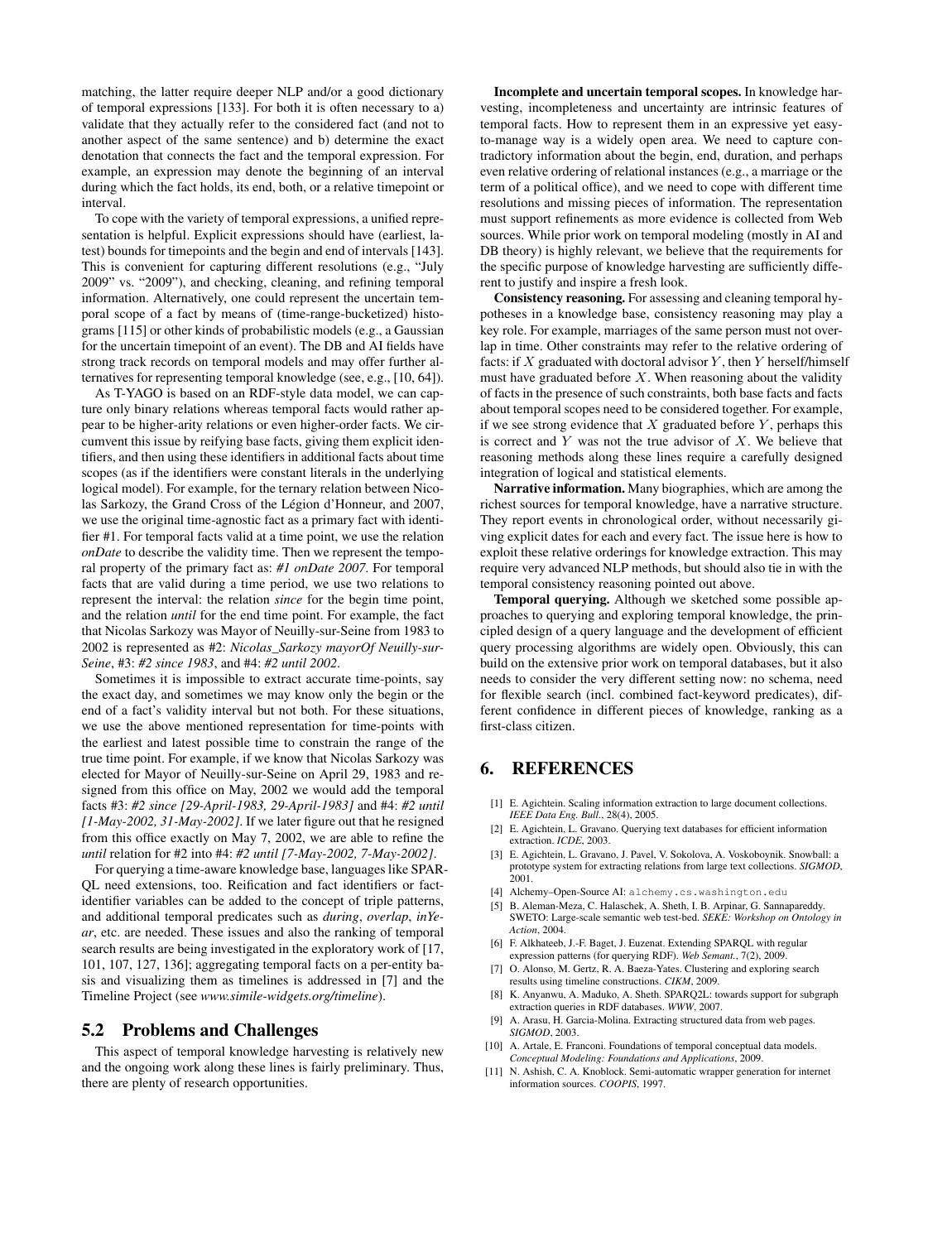- [12] S. Auer, C. Bizer, G. Kobilarov, J. Lehmann, R. Cyganiak, Z. Ives. DBpedia: A nucleus for a web of open data. *ISWC*, 2007.
- [13] M. Banko, M. J. Cafarella, S. Soderland, M. Broadhead, O. Etzioni. Open information extraction from the web. *IJCAI*, 2007.
- [14] R. Baumgartner, S. Flesca, G. Gottlob. Visual web information extraction with Lixto. *VLDB*, 2001.
- [15] O. Benjelloun, H. Garcia-Molina, D. Menestrina, Q. Su, S. E. Whang J. Widom. Swoosh: a generic approach to entity resolution. *VLDB J.*, 18(1), 2009.
- [16] O. Benjelloun, A. D. Sarma, A. Y. Halevy, M. Theobald, J. Widom. Databases with uncertainty and lineage. *VLDB J.*, 17(2), 2008.
- [17] K. Berberich, S. Bedathur, O. Alonso, G. Weikum. A language modeling approach for temporal information needs. *ECIR*, 2010.
- [18] M. Berland, E. Charniak. Finding parts in very large corpora. *ACL*, 1999.
- [19] T. Berners-Lee, J. Hendler, O. Lassila. The semantic web. *Scientific American*, 2001.
- [20] P. A. Bernstein, L. M. Haas. Information integration in the enterprise. *Commun. ACM*, 51(9), 2008.
- [21] S. Blohm, P. Cimiano. Using the web to reduce data sparseness in pattern-based information extraction. *PKDD*, 2007.
- [22] S. Brin. Extracting patterns and relations from the World Wide Web. *WebDB*, 1998.
- [23] R. Bunescu, R. Mooney. Extracting relations from text: From word sequences to dependency paths. *Text Mining & Natural Language Processing*, 2007.
- [24] M. J. Cafarella. Extracting and querying a comprehensive web database. *CIDR*, 2009.
- [25] M. J. Cafarella, A. Halevy, D. Z. Wang, E. Wu, Y. Zhang. WebTables: exploring the power of tables on the web. *PVLDB*, 1(1), 2008.
- [26] M. J. Cafarella, A. Y. Halevy, N. Khoussainova. Data integration for the relational web. *PVLDB*, 2(1):1090–1101, 2009.
- [27] M. J. Cafarella, J. Madhavan, A. Y. Halevy. Web-scale extraction of structured data. *SIGMOD Record*, 37(4), 2008.
- [28] M. E. Califf, R. J. Mooney. Relational learning of pattern-match rules for information extraction. *AAAI*, 1999.
- [29] A. Carlson, J. Betteridge, R. C. Wang, E. R. Hruschka Jr., T. M. Mitchell. Coupled semi-supervised learning for information extraction. *WSDM*, 2010. http://rtw.ml.cmu.edu/readtheweb.html
- [30] J. Carme, M. Ceresna, O. Frölich, G. Gottlob, T. Hassan, M. Herzog, W. Holzinger, B. Krüpl. The Lixto project: exploring new frontiers of web data extraction. *BNCOD*, 2006.
- [31] S. Chakrabarti. Dynamic personalized PageRank in entity-relation graphs. *WWW*, 2007.
- [32] M.-W. Chang, L.-A. Ratinov, N. Rizzolo, D. Roth. Learning and inference with constraints. *AAAI*, 2008.
- [33] S. Chaudhuri, V. Ganti, R. Motwani. Robust identification of fuzzy duplicates. *ICDE*, 2005.
- [34] S. Chaudhuri, V. Ganti, D. Xin. Exploiting web search to generate synonyms for entities. *WWW*, 2009.
- [35] S. Chaudhuri, V. Ganti, D. Xin. Mining document collections to facilitate accurate approximate entity matching. *PVLDB*, 2(1), 2009.
- [36] F. Chen, A. Doan, J. Yang, R. Ramakrishnan. Efficient information extraction over evolving text data. *ICDE*, 2008.
- [37] F. Chen, B. J. Gao, A. Doan, J. Yang, R. Ramakrishnan. Optimizing complex extraction programs over evolving text data. *SIGMOD*, 2009.
- [38] T. Cheng, X. Yan, K. C.-C. Chang. EntityRank: searching entities directly and holistically. *VLDB*, 2007.
- [39] E. Chu, A. Baid, T. Chen, A. Doan, J. F. Naughton. A relational approach to incrementally extracting and querying structure in unstructured data. *VLDB*, 2007.
- [40] P. Cimiano, J. Völker. Text2Onto a framework for ontology learning and data-driven change discovery. *NLDB*, 2005.
- [41] W. W. Cohen. A century of progress on information integration: a mid-term report. *WebDB*, 2005.
- [42] W. W. Cohen, P. Ravikumar, S. E. Fienberg. A comparison of string distance metrics for name-matching tasks. *IJCAI*, 2003.
- [43] V. Crescenzi, G. Mecca. Automatic information extraction from large websites. *J. ACM*, 51(5), 2004.
- [44] V. Crescenzi, G. Mecca, P. Merialdo. RoadRunner: Towards automatic data extraction from large web sites. *VLDB*, 2001.
- [45] S. Cucerzan. Large-scale named entity disambiguation based on Wikipedia data. *EMNLP-CoNLL*, 2007.
- [46] H. Cunningham. An Introduction to Information Extraction, *Encyclopedia of Language and Linguistics (2nd Edition)*. Elsevier, 2005.
- [47] N. N. Dalvi, C. Ré, D. Suciu. Probabilistic databases: diamonds in the dirt. *Commun. ACM*, 52(7), 2009.
- [48] P. DeRose, W. Shen, F. Chen, A. Doan, R. Ramakrishnan. Building structured web community portals: A top-down, compositional, and incremental approach. *VLDB*, 2007.
- [49] P. DeRose, W. Shen, F. Chen, Y. Lee, D. Burdick, A. Doan, R. Ramakrishnan. DBLife: A community information management platform for the database research community. *CIDR*, 2007.
- [50] A. Doan, L. Gravano, R. Ramakrishnan, S. Vaithyanathan. (Eds.). Special issue on information extraction. *SIGMOD Record*, 37(4), 2008.
- [51] A. Doan, R. Ramakrishnan, F. Chen, P. DeRose, Y. Lee, R. McCann, M. Sayyadian, W. Shen. Community information management. *IEEE Data Eng. Bull.*, 29(1), 2006.
- [52] A. Doan, R. Ramakrishnan, A. Y. Halevy. Mass collaboration systems on the World Wide Web. *Comm. ACM*, 2010.
- [53] P. Domingos, D. Lowd. Markov Logic: An Interface Layer for Artificial Intelligence. *Morgan & Claypool*, 2009.
- [54] X. Dong, A. Y. Halevy, C. Yu. Data integration with uncertainty. *VLDB*, 2007.
- [55] S. Elbassuoni, M. Ramanath, R. Schenkel, M. Sydow, G. Weikum. Language-model-based ranking for queries on RDF-graphs. *CIKM*, 2009.
- [56] H. Elmeleegy, J. Madhavan, A. Halevy. Harvesting relational tables from lists on the web. *PVLDB*, 2(1), 2009.
- [57] F. L. et al. Introducing meta-services for biomedical information extraction. *Genome Biology 9 Suppl. 2*, 2008.
- [58] O. Etzioni, M. Banko, M. J. Cafarella. Machine reading. *AAAI*, 2006.
- [59] O. Etzioni, M. Cafarella, D. Downey, S. Kok, A.-M. Popescu, T. Shaked, S. Soderland, D. S. Weld, A. Yates. Web-scale information extraction in KnowItAll. *WWW*, 2004.
- [60] O. Etzioni, M. J. Cafarella, D. Downey, A.-M. Popescu, T. Shaked, S. Soderland, D. S. Weld, A. Yates. Unsupervised named-entity extraction from the web: An experimental study. *Artif. Intell.*, 165(1), 2005.
- [61] R. Fagin, P. G. Kolaitis, R. J. Miller, L. Popa. Data exchange: semantics and query answering. *Theor. Comput. Sci.*, 336(1), 2005.
- [62] H. Fang, C. Zhai. Probabilistic models for expert finding. *ECIR*, 2007.
- [63] C. Fellbaum, editor. *WordNet An Electronic Lexical Database*. The MIT Press, Cambridge, MA ; London, 1998.
- [64] M. Fisher, D. M. Gabbay, L. Vila (Eds.). Handbook of temporal reasoning in artificial intelligence. *Elsevier*, 2005.
- [65] M. J. Franklin, A. Y. Halevy, D. Maier. A first tutorial on dataspaces. *PVLDB*, 1(2), 2008.
- [66] D. Freitag, A. McCallum. Information extraction with HMM structures learned by stochastic optimization. *AAAI/IAAI*, 2000.
- [67] L. Getoor, B. E. Taskar (Eds.). An Introduction to Statistical Relational Learning. *MIT Press*, 2007.
- [68] D. Gildea, D. Jurafsky. Automatic labeling of semantic roles. *Comput. Linguist.*, 28(3), 2002.
- [69] R. Girju, D. Moldovan. Text mining for causal relations. *FLAIRS*, 2002.
- [70] G. Gottlob, C. Koch, R. Baumgartner, M. Herzog, S. Flesca. The Lixto data extraction project - back and forth between theory and practice. *PODS*, 2004.
- [71] A. Halevy, M. Franklin, D. Maier. Principles of dataspace systems. *PODS*, 2006.
- [72] O. Hartig, C. Bizer, J.-C. Freytag. Executing SPARQL queries over the web of linked data. *ISWC*, 2009.
- [73] M. A. Hearst. Automatic acquisition of hyponyms from large text corpora. *COLING*, 1992.
- [74] D. Hindle. Noun classification from predicate-argument structures. *ACL*, 1990.
- [75] V. Hristidis, H. Hwang, Y. Papakonstantinou. Authority-based keyword search
- in databases. *ACM Trans. Database Syst.*, 33(1), 2008. [76] P. G. Ipeirotis, E. Agichtein, P. Jain, L. Gravano. Towards a query optimizer
- for text-centric tasks. *ACM Trans. Database Syst.*, 32(4), 2007. [77] L. Iwanska, N. Mata, K. Kruger. Fully automatic acquisition of taxonomic knowledge from large corpora of texts: Limited syntax knowledge
- representation system based on natural language. *ISMIS*, 1999. [78] A. Jain, P. G. Ipeirotis. A quality-aware optimizer for information extraction.
- *ACM Trans. Database Syst.*, 34(1), 2009.
- [79] A. Jain, P. G. Ipeirotis, A. Doan, L. Gravano. Join optimization of information extraction output: Quality matters! *ICDE*, 2009.
- [80] D. Jurafsky, J. H. Martin. Speech and Language Processing (2nd Edition). *Prentice Hall*, 2008.
- [81] G. Kasneci, F. M. Suchanek, G. Ifrim, M. Ramanath, G. Weikum. NAGA: Searching and ranking knowledge. *ICDE*, 2008.
- [82] P. Kingsbury, M. Palmer. From Treebank to Propbank. *LREC*, 2002.
- [83] N. Koudas, S. Sarawagi, D. Srivastava. Record linkage: similarity measures and algorithms. *SIGMOD*, 2006. http://queens.db.toronto.edu/~koudas/docs/aj.pdf
- [84] R. Krishnamurthy, Y. Li, S. Raghavan, F. Reiss, S. Vaithyanathan, H. Zhu. SystemT: a system for declarative information extraction. *SIGMOD Record*, 37(4), 2008.
- [85] N. Kushmerick. Wrapper induction: efficiency and expressiveness. *Artif. Intell.*, 118(1-2), 2000.
- [86] N. Kushmerick, D. S. Weld, R. Doorenbos. Wrapper induction for information extraction. *IJCAI*, 1997.